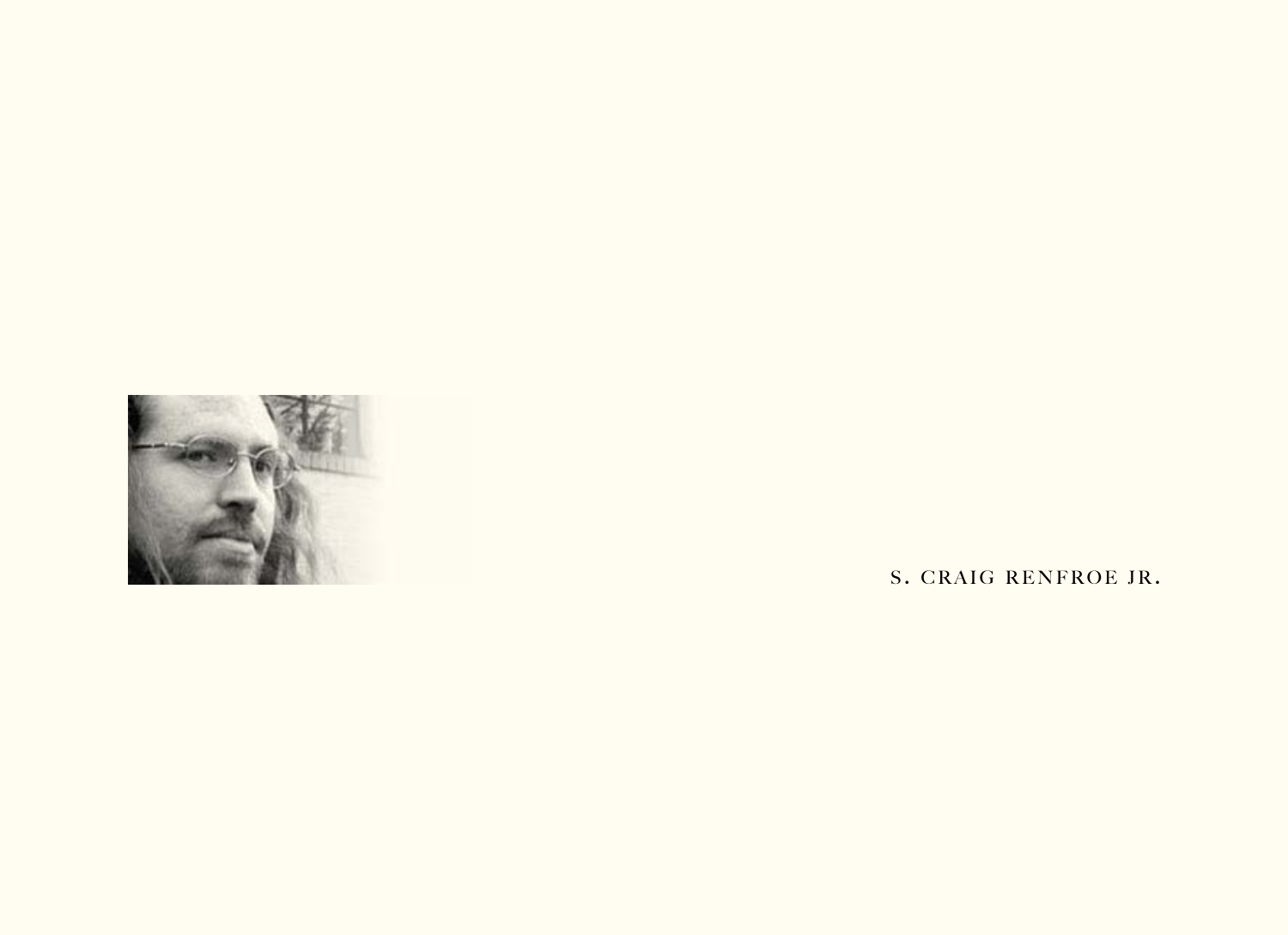## On Bondage Renfroe JR.

Crispin, our manager, wore to the meeting a tie with tiny penises all over it. We weren't sure what to do. It seemed wrong to point out that his tie was covered with cartoon penises. Surely he knew that. Later, Sue suggested that he might have put it on in the dark, mistaking the gag gift for a work tie. But at the time some of us wondered if we should laugh. John tried but Crispin just looked at him funny. I had to give a report that day and felt uncomfortable all during my PowerPoint.

The next day, John wore a tie with a mermaid naked from the fins up, and Crispin asked him if he thought that was appropriate for the workplace. John said he guessed not. Crispin said to borrow a different one or go home for the day. I lent John a solid red. I kept one in all the primary colors in my desk. John and I decide the penises were actually a pattern that just happened to look like penises.

The next week, Crispin's tie had a monster on it.

The tentacled beast covered in gore turned out to be Cthulhu according to Sue, who watched a lot of anime so we believed her. Crispin was fifty-three. He drove a BMW. He was divorced but was dating someone much younger. He didn't seem like a Lovecraft fan. Sue suggested it was his lover's idea—young professional women were really getting into Lovecraft these days, she said. Sue liked to believe other people were like her.

A pattern did emerge but not of penises. Crispin's ties during most of the week were the usual florals and strips, but on Monday he would wear something bizarre. It took us pot leaves, Rasputin, and dog shit before we caught on. It was a Monday when we considered our options. Crispin's tie that day was an eyeball about to be slit by a razor. *Un Chien Andalou*, Sue said. Sue said it might be a cry for help. John said that it wasn't. John was mad that only management could have self-expression.

It was a Monday when Crispin hung himself. Sue was right, and she told us so. Much later John brought in a paper bag. He said that he'd bought all Crispin's old crazy ties from the lover at a yard sale. John went to a lot of yard sales. He poured them onto my desk. They were all there. The eyeball landed on top. We didn't talk. Finally, I asked him if I could have Cthulhu, but he told me Sue had dibs.